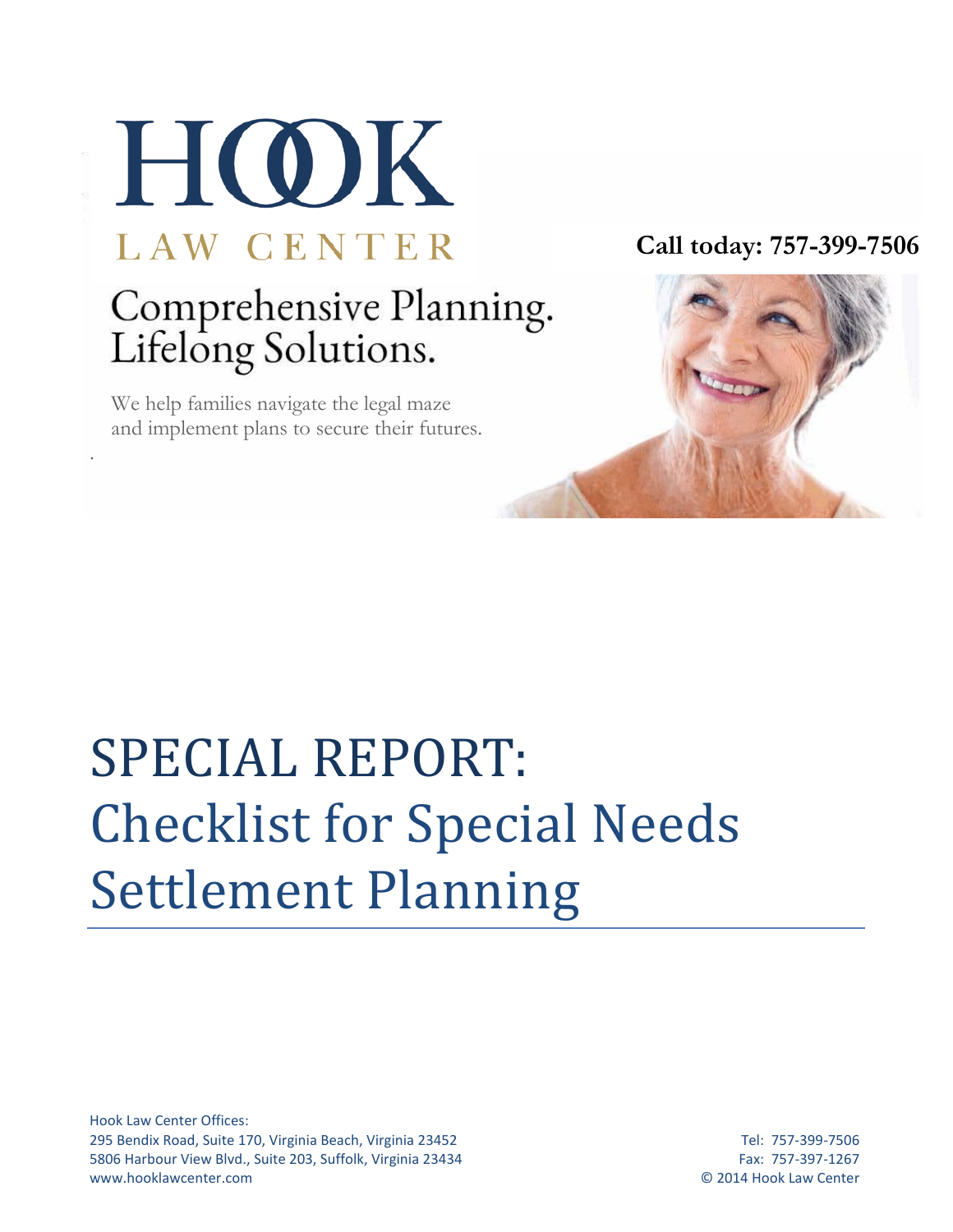- 1. Determine if plaintiff is receiving government benefits or has needs that can be addressed by government benefits.
- 2. Determine if a special needs trust is appropriate to assist in qualifying for government benefits.
- 3. Determine if there are enforceable liens to be addressed prior to settlement and, if so, are the lien amounts correct and can the amounts be compromised:
	- a. Medicare
		- i. Procurement costs;
		- ii. Medical expenses related to injury only;
		- iii. Compromise.
	- b. Medicaid
		- i. Application of *Ahlborn*;
		- ii. Medical expenses related to injury only;
		- iii. Compromise.
	- c. ERISA
		- i. Does the governing plan provide a right to recovery?
		- ii. Does the governing plan identify a specific fund?
- 4. In a worker's compensation case, are future medical expenses included in the settlement? If so, should there be a Medicare Set Aside and in what amount?
- 5. In a third party liability caser, are future medical expenses included in the settlement? If so, should there be a Medicare Set Aside and in what amount?
- 6. Will there be a lump sum settlement, structured settlement, or combination? If so, is a special needs trust appropriate? If so, make sure that payments are directed to the special needs trust. Who will serve as trustee?
- 7. Determine whether court approval of settlement and special needs trust is necessary (as in the case of mentally incapacitated individuals and minors).
- 8. Is a guardian or conservator appropriate?

For a free subscription to Hook Law Center's weekly newsletter, the *Hook Law Center News*, please visit Hook Law Center's website at **www.hooklawcenter.com**.